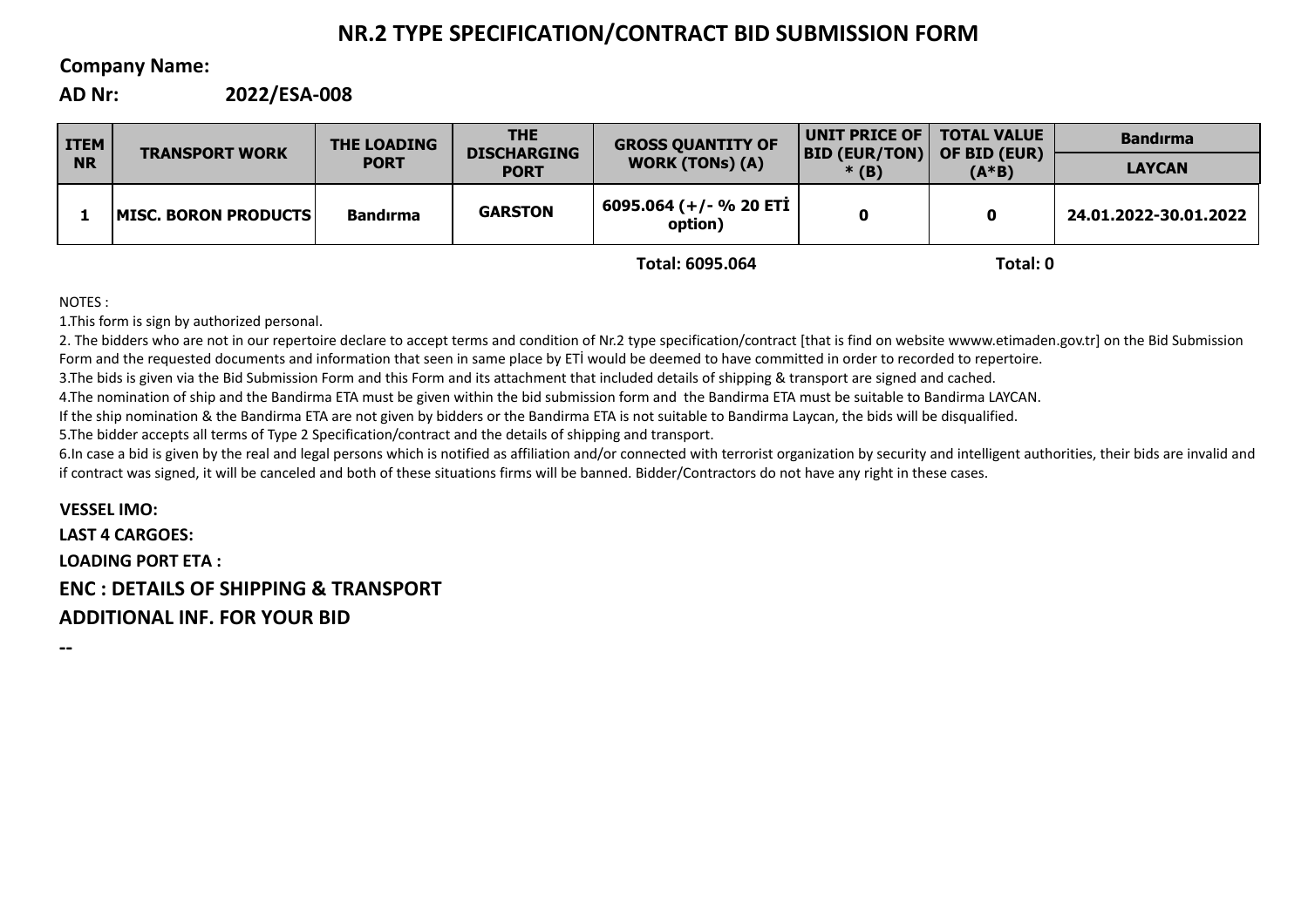# **DETAILS OF SHIPPING AND TRANSPORT**

1. The bidder will offer all of the work (items).

2. All of shipment shall be carried out from the loading ports/berths/terminals to unloading ports/berths/terminals by one ship and in the hold(s) of the ship and without a partial cargo.

3. The unloading will be made to buyer's berth is notified Buyer's agency.

4. All or some cargo could be directly transshipped into barge(s) and/or coaster(s).

5. The bill of lading(s) shall have got the phrase as 'Clean on Board'. The B/L(s) shall be delivered to ETİ without delay.

6. The holds will be reinforced with hatch cover marine tape (in min. 150 mm widths and at min. 5 mm thickness) or with foam by the Contractor in order to minimize water leakage.

# **BASIS OF TRANSPORT: FIOST lashing / securing / dunnage**

# **Bandırma PORT LAYCAN : 24.01.2022-30.01.2022**

Contractor shall be obliged to make available at Bandırma port, the ship that is suitable to the loading port/berth/terminal and to the discharge port/berth/terminal between 24.01.2022-30.01.2022 following his reception of the transportation instructions from the ETİ

# **ETA NOTICE : The ship shall report her estimated time of arrival (ETA) to loading and unloading ports at 7, 5, 3, 2 and 1 days intervals to ETİ and sales@etiproducts.com .**

**QUANTITY OF THE WORK : Total: 6095.064 (+/- 20% option) THE DEADLINE FOR BIDDING : 13.01.2022 13:30:00 BUILT DATE OF VESSEL MUST BE MAX 25 YEARS**

### **DETAILS OF PRODUCTS**

### GARSTON

3500 tons KIR Etibor-48 (P2258008) in bulk,

800 tons BIG –75 mic Ground Colemanite (P2260011) in 1000 kg LAM PP big bags with bottom valves,

1200 tons BAN NS Boric Acid (P2257009) in 1000 kg LAM PP big bags with bottom valves,

300 tons BAN NS Boric Acid (P2257010) in 1000 kg LAM PP big bags without bottom valves,

120 tons BAN Etibor-48 (P2258012) in 25 kg FFS bags on 1200 kg 4-way pallets,

72 tons BAN Etidot-67 (P2267013) in 20 kg craft bags on 720 kg 4 Way pallets,

10.5 tons EME LS Boric Acid (P2257014) in 25 kg FFS bags on 1050 kg 4-way pallets,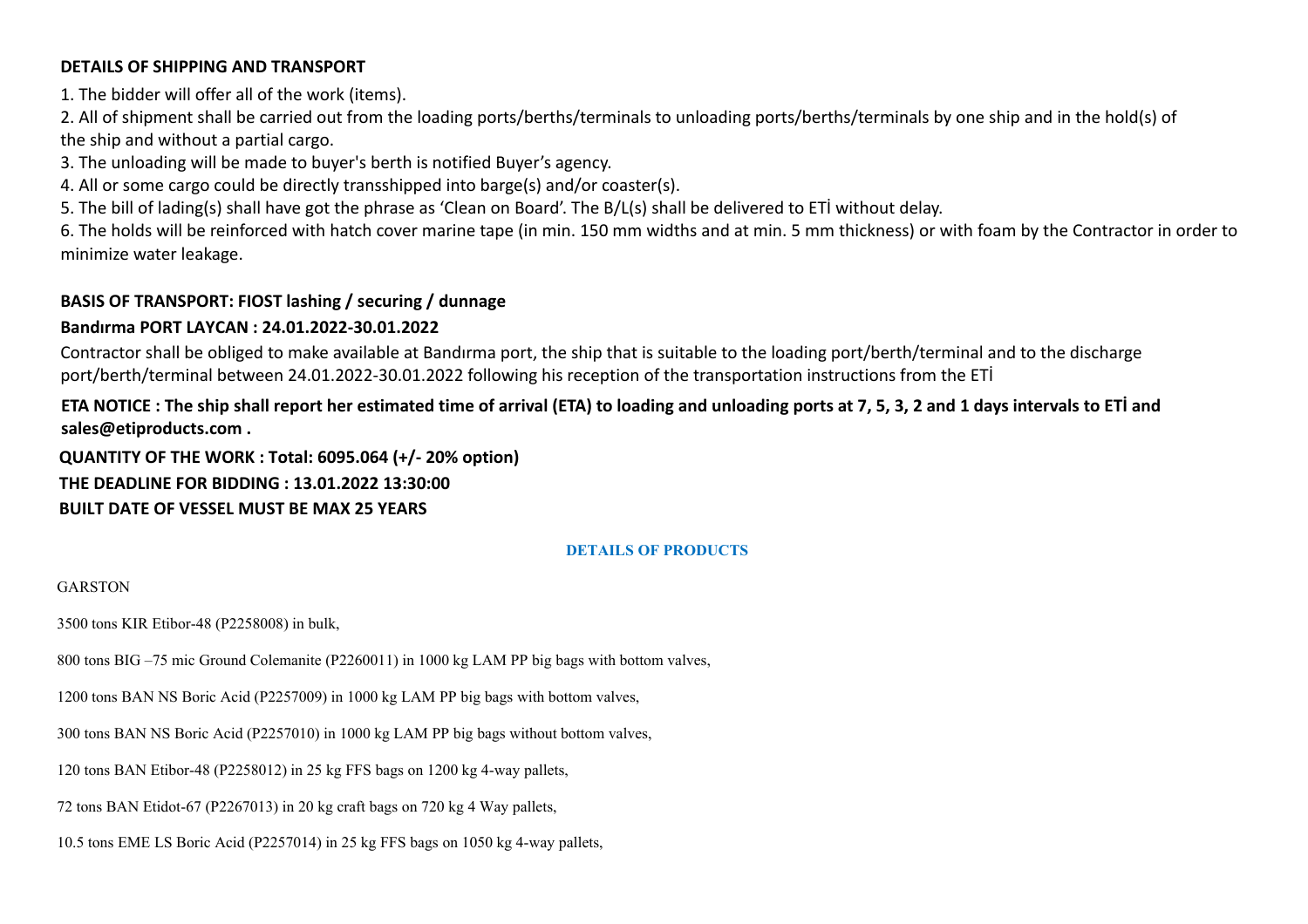24 tons BAN Borax Decahydrate (P2251015) in 25 kg LAM PP bags on 1200 kg 4-way pallets, 52.5 tons BAN Zinc. Borate (P2281017) in 25 kg LAM PP bags on 1050 kg 4-way pallets,

**Total net 6079 tons (+/-20% ETİ option)**

**Total gross 6095.064 tons (+/-20% ETİ option)**

3500 tons Etibor-48 will be loaded in Eti Maden Berth and the other products are loaded in one of Celebi Terminal's piers is determined by the Contractor's agency. **The big bags must not be stowed on top of bulk. Big bags must be stowed in different hold. Big bags must be stored maximum 6 tiers. Product types and tonnages could be changed by ETİ within 20% option. When the bid is accepted by ETİ with certain tonnages, The option will be +/- 5%. The products are harmless, non-dangerous and non imo classed.**

### **DETAILS OF SHIP**

The vessel(s) has/have not carried any cargo of coal, chromium, ferrochrome, iron ore and iron concentrate at last 4 (four) cargoes.

Shipowner(s) and ship(s) must be a member of IACS or Turk Loydu.

Vessel should not been under detention within a year.

The Holds of Ship: The holds of the ship(s) should be double-skinned and box-shaped type, horizontal and vertical bulk head type. The holds shall have steel floors. The holds should be at the same size with the hatches, in "OPEN HATCH" form. The hatches of holds must be MacGregor type or hydraulic end rolling type automatic hatches.

#### **DETAILS OF LOADING PORT**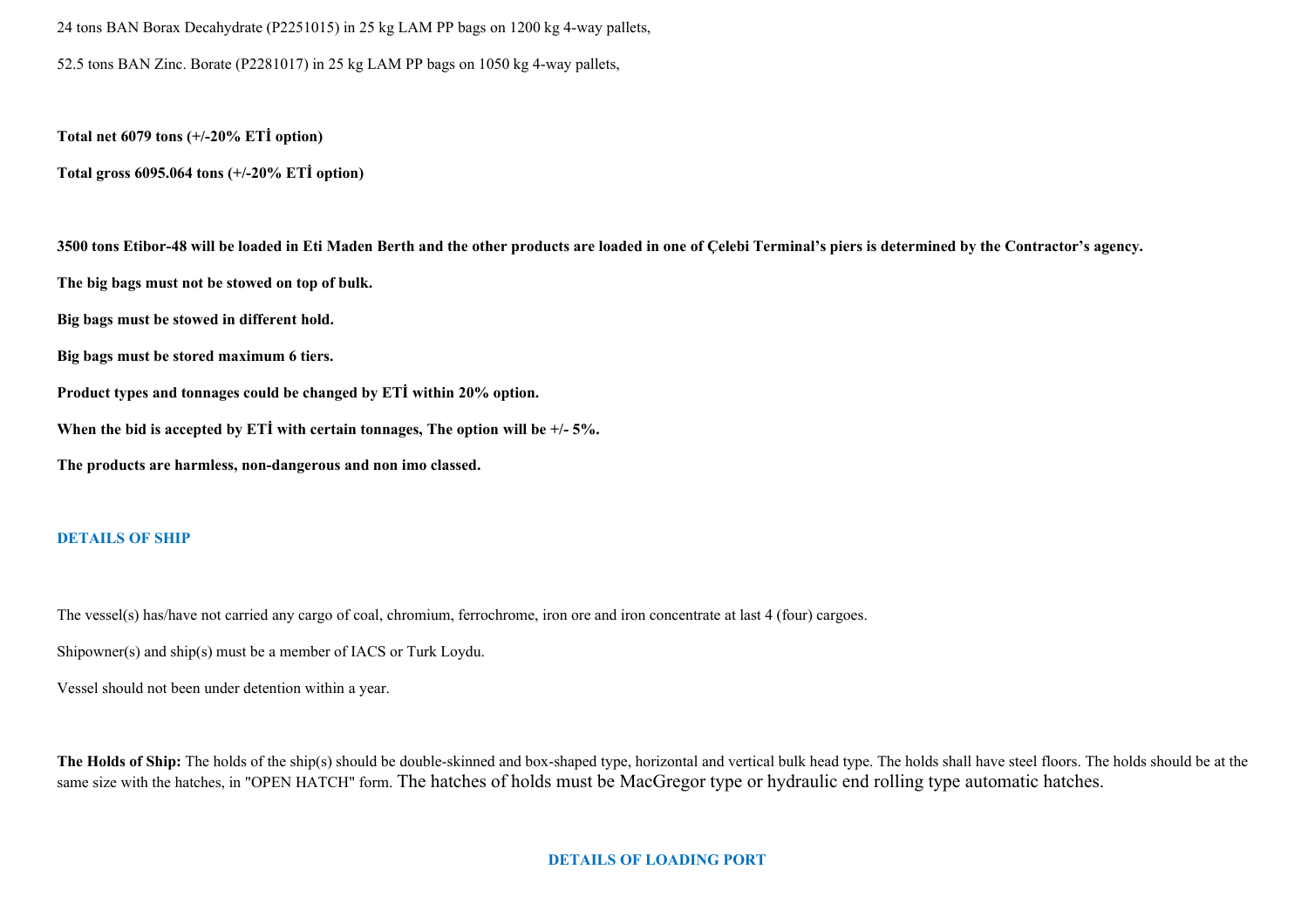**Length: approximately 180 meter**

**Width: approximately 80 meter**

**Berth draft:** SSW **approximately** 8,00 meter

**1gsb (good, safe berth) & aa (always afloat)** 

**Loading rate:** about 5400 tons per WWD for bulk

# **Çelebi Terminal :**

| Berth Length & drafts |                                    |                                                                        |  |  |  |  |
|-----------------------|------------------------------------|------------------------------------------------------------------------|--|--|--|--|
| Berth Nr.             | Length<br>approximately<br>(meter) | Approximately DRAFT SSW (Summer Salt<br>Water) (METER)                 |  |  |  |  |
| $2 - 3$               | 284                                | 9                                                                      |  |  |  |  |
| $4 - 5$               | 324                                | 10                                                                     |  |  |  |  |
| 6                     | 130                                | 10                                                                     |  |  |  |  |
| $7 - 8$               | 380                                | 11 for 250 meter section of berth<br>10 for 130 meter section of berth |  |  |  |  |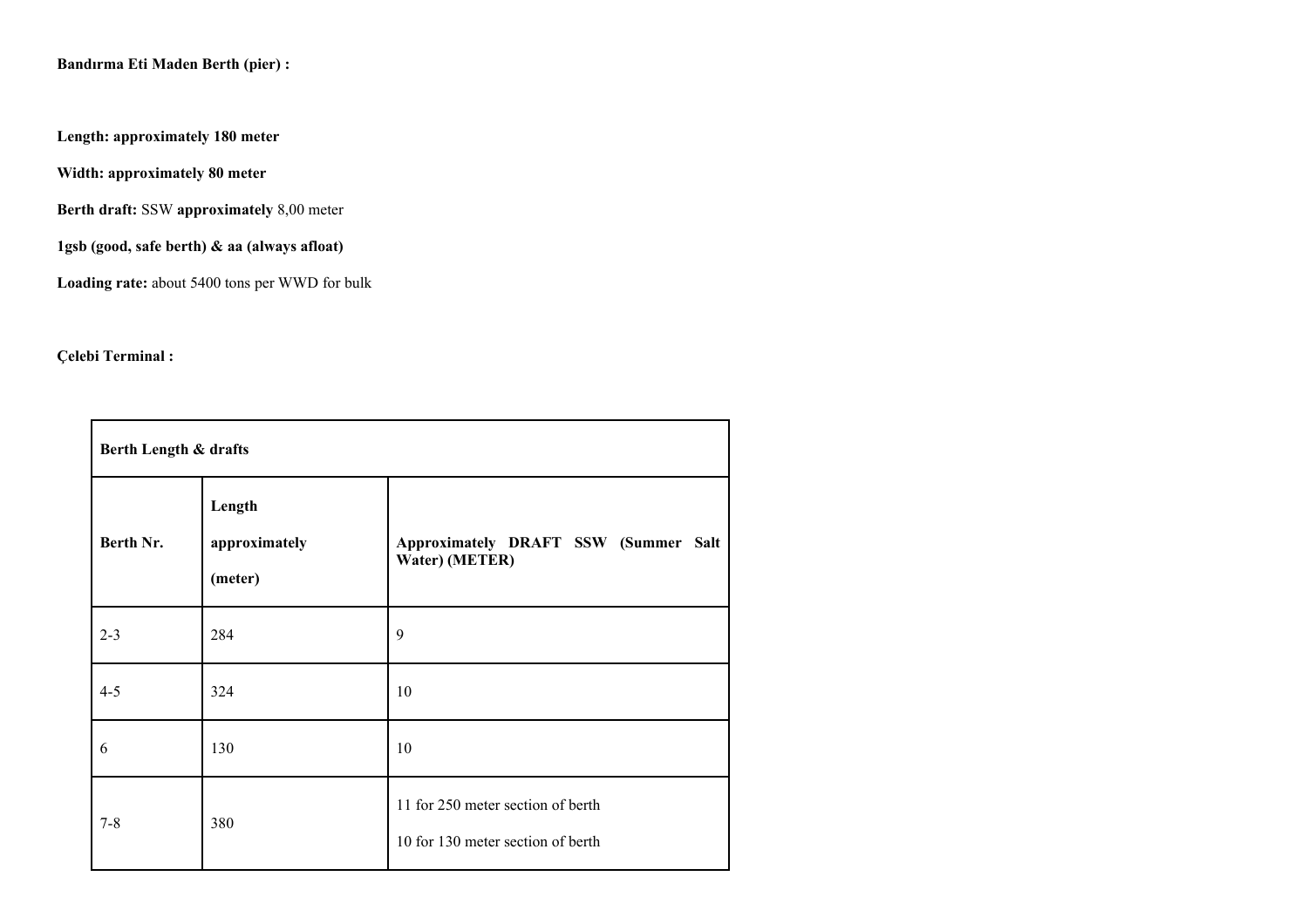| -9  | 204 | 10 |
|-----|-----|----|
| -14 | 190 | 10 |

**Width: approximately** 80 meter

**1gsb (good, safe berth) & aa (always afloat)** 

**Loading rate: about 1500 tons per WWD for Big-Bag & 750 tons per WWD for pallets.**

#### **DETAILS OF DISCHARGING PORT**

#### **1 SAFE BERTH, GARSTON/UK**

#### **Unloading berth will be notified by the agency of discharging port.**

Max LOA: about 150.00 meter

Max Beam: about 17.00 meter

Max. draft about 7.00 meter

There is a variable deduction from the height of the Garston tides which is currently 2.0m / 2.2m

Normal working hours of port for discharging vessels : 07:00-19:00 Monday to Friday

### **Discharging rates:**

A. For bulk: 2200 tons / WWD,

B. For big bags (1000kg and 2000kg): 1000 big bags / WWD,

C. For pallets (720kg, 1050kg and 1200kg): 500 tons / WWD,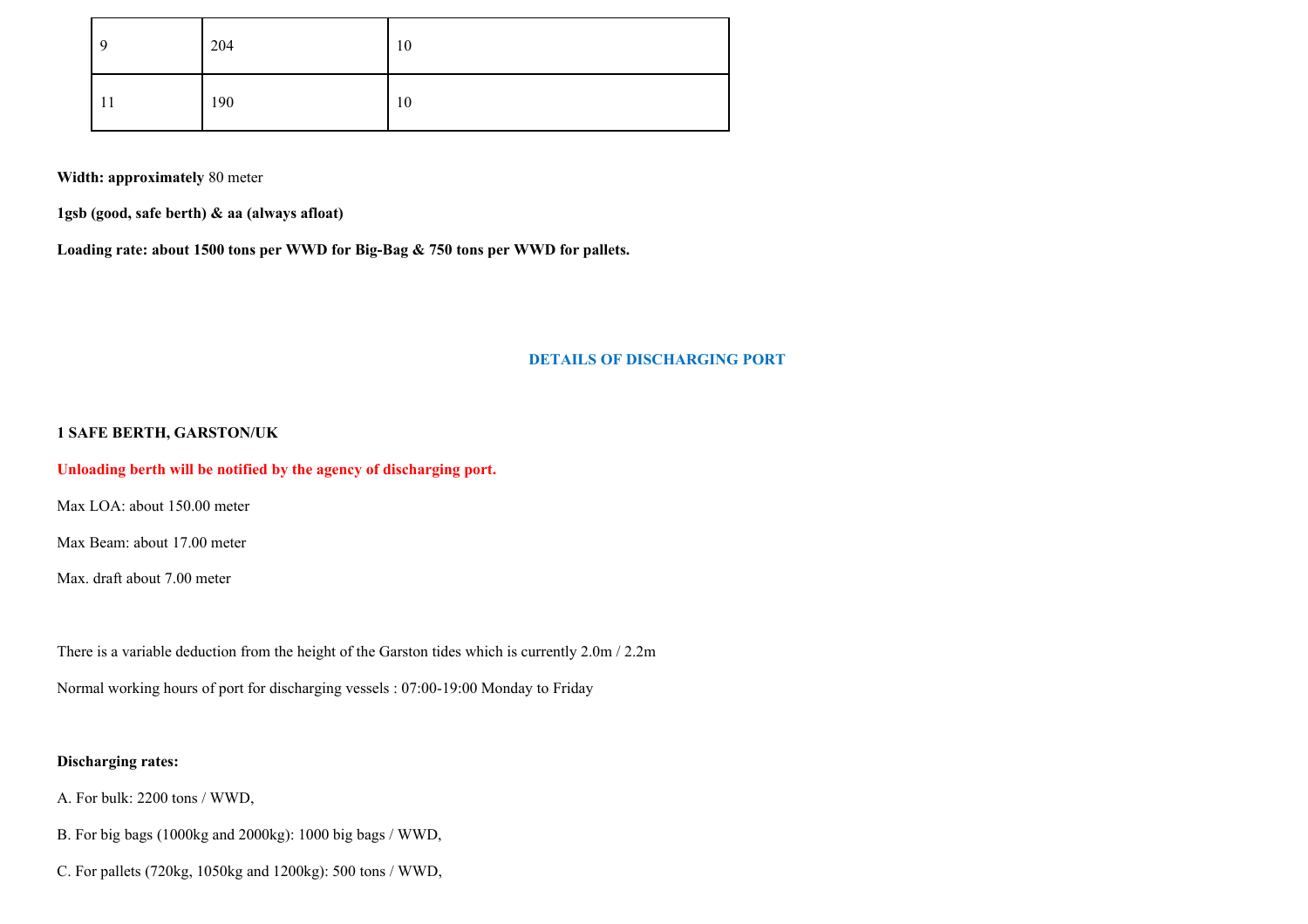WWD: SSHEX Working hours of port: Mon-Fri 08:00 - 17:00

The discharging speed may not be cumulative if combined discharge is not possible.

Due to the Covid-19 Pandemics, total discharging time can be increase.

The information as special characteristics, administrative and technical conditions, icing and other climatic conditions of the discharging port should be observed while the most **suitable ship is provided by the Contractor.**

If the ship stranded at sea and/or ports due to climatic condition and icing and/or not berth to port/terminal/piers due to same and other reasons, in this case costs, expenses borne by **the Contractor.**

### **THE LOADING AGENCY**

The loading agency of Contractor must be localized in Bandırma and it must being worked as shipping agency under permit and license of TC Maritime Undersecretary and should **have managed the loading operation of bulk/bags/palletized products.**

#### **THE BUYERS' AGENCIES OF DISCHARGING PORTS**

**Frank Armitt and Sons Ltd.**

ABP Garston Docks Dock Road

L19 2JR Liverpool UK

Contact people: John Williams, Tom Brockbank

Shipping & Logistics Administrator (As Agents Only)

E-mail: agency@armitt.co.uk